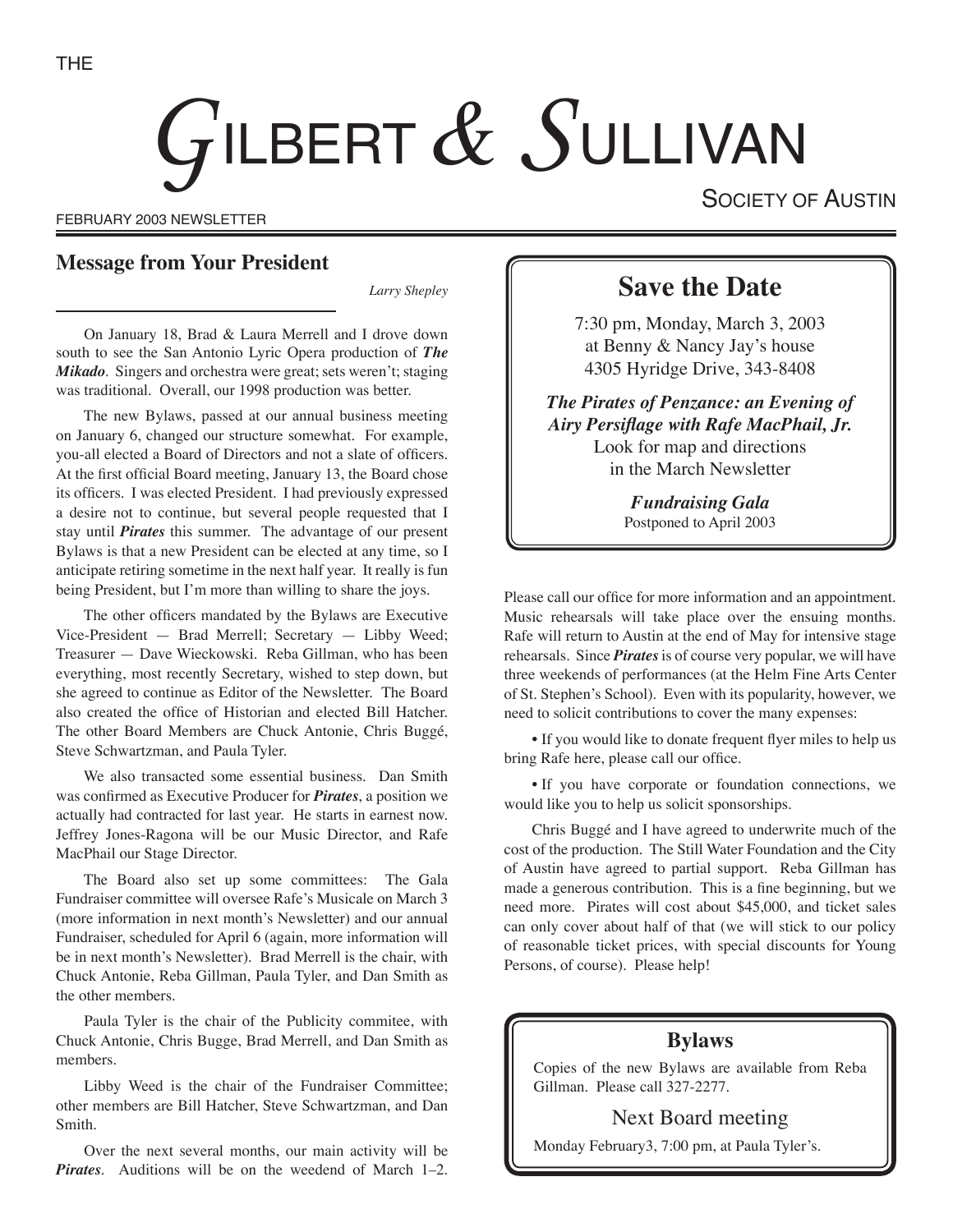# **Annual Business Meeting**

*Reba Gillman*

The Annual Business Meeting went off well on Monday January 6, 2003, at Paula Tyler's, with 34 people in attendance, not all paid up members. It was fun to be together again and to sample the goodies brought by members, as in "the good old days." In August we decided to reduce the number of our musicales because putting them together monthly was becoming increasingly difficult and labor intensive (meaning that the burden was borne by only a few people). But I really do miss them. Perhaps in the future we can add a few more musicales to the yearly schedule. [Hint: Anyone with a good idea for a theme and performers let us know!]

The main business of this meeting was 1) To vote on the proposed new Bylaws, and 2) To elect either a Board of Directors, if the new Bylaws passed, or a slate of officers if they did not. Copies of the old and the new Bylaws were available at Paula's starting at 7 pm, and many people drifted in to take advantage of the opportunity to read them. President Larry Shepley opened the meeting at about 7:40 pm. Treasurer Dave Wieckowski gave the financial report for the year 2002. He said the bad news was that we lost money, but the good news was that we didn't lose as much as in 2001. Copies of his report were available for anyone interested. There followed questions and discussion concerning the productions and why we lost money on them. In response to a question Larry stated that the budget for this year's *Pirates* was about \$45,000.

Larry then outlined the changes required in our Bylaws, in order to make them legal and to reflect what we are actually doing. Sue Caldwell reported on the work of her committee (consisting of Arthur DiBianca and Reba Gillman, with advice from longtime member Jim Robinson, who is a lawyer and has had a great deal of experience writing Bylaws for nonprofit organizations). Sue then went through the new Bylaws explaining changes and new sections. One of the important changes is that Directors are elected by the Society members at the Annual Business Meeting, but the officers are later elected by the Board of Directors. She told us that we had to accept or refuse the whole document as it was. However one typo was pointed out and corrected. In the ensuing discussion, questions were raised and the situation clarified. Finally Libby Weed moved that we approve the new Bylaws; Harold Gilbert seconded the motion, which passed by a vote of 25 Ayes and no Nays.

Larry then introduced Bill Hatcher, chair of the nominating committee (other members were Sue Caldwell and Reba Gillman). Bill listed the nominees for a ten-member Board of Directors. They were Charles Antonie, Chris Buggé, Reba Gillman, Bill Hatcher, Brad Merrell, Steve Schwartzman, Larry Shepley, Paula Tyler, Libby Weed, and Dave Wieckowski. Larry asked if there were any nominations from the floor. As there were none, Libby Weed moved that we accept the nominees for Board of Directors as presented; Harold Gilbert seconded the motion, which passed with no negative votes.

There followed a few announcements: 1) We were told that the Lyric Opera of San Antonio was presenting *The Mikado* in San Antonio on January 17, 18 and 19, further information available from Jean Smootz. 2) Auditions for our production of *Pirates* will take place on Saturday & Sunday, March 1–2. 3) On Monday March 3 the subject of our Musicale will be *The Pirates of Penzance: An evening of airy persiflage***, with Rafe MacPhail, Jr.** 4) Our production of *Pirates* will open on Friday June 13, 2003, with a preview performance on Thursday June 12. The Gala will not occur on opening night. The show will run for three weekends, with a probably total of 12 performances.

Art DiBianca then told us that as a volunteer in the Society office he had the opportunity to see at first hand the enormous amount of time and effort put in by President Larry Shepley and proposed a round of applause. Larry replied that he has taken credit for work done by others, notably Jean Smootz and Art.

Larry then introduced "The Stardust Four" to provide the evening's entertainment: songs from the 30's and 40's sung by Ann Moeller, Judy Ratliff, and Catherine Bartoli, with Vernon Moeller at the piano. We know Catherine from her charming performance as Lady Sangazure in our 2001 production of *The Sorcerer*. The tone was set when the ladies entered snappily, wearing yellow rain gear, and burst into "Singing in the rain." After removing the rain coats they continued with such favorites as "The Man I Love" (Gershwin), and "I can't give you anything but love, baby." The ladies retired and Vernon Moeller gave us a musically complicated interlude, "I've got rhythm" ("Gershwin with a little bit of Mozart," Vernon told us). The ladies returned for three more songs, "Chattanooga Choo-choo," "In the mood," and "Boogie, woogie, bugle boy of Company B." After the applause died away Vernon came back to accompany the customary "Hail Poetry" and "Now to the banquet we press," with all joining in enthusiastically. His sight reading was impressive!

Refreshments were abundant and delicious as always, and included some "sausage rolls" which I had discovered at the local Randall's (going by the misleading name of "Bagel Dogs"). They seemed disappointingly bland, and perhaps as Ludwig puts it in *The Grand Duke*, "It is quaint, and it is droll,/ But it's bilious on the whole." And thus ended another delightful evening at Paula's house. A resounding Thank You to Paula, and all who brought goodies to eat.

Those present were members and friends Charles Antonie, Chris Buggé, Sue Ricket Caldwell, Lucian Chimene, Arthur DiBianca, Harold Gilbert, Len & Reba Gillman, Loel Graber, Carolyn Gregory, Bill Hatcher, Nancy McQueen, Robert Mellin, Brad Merrell, Bee Polomé & her new husband Milt Weiss, Martha Schumacher & Errol Tyrone Olson, Steve & Eve Schwartzman, Larry Shepley, Andrée Sjoberg, Leland L. Smith, Jean Smootz, Paula Tyler, Libby Weed, Dave Wieckowski, Theresa Wilson with friend Antonio Fuentes, and Cheryl Youngberg; and performers Vernon Moeller, Ann Moeller, Judy Ratliff, and Catherine Bartoli.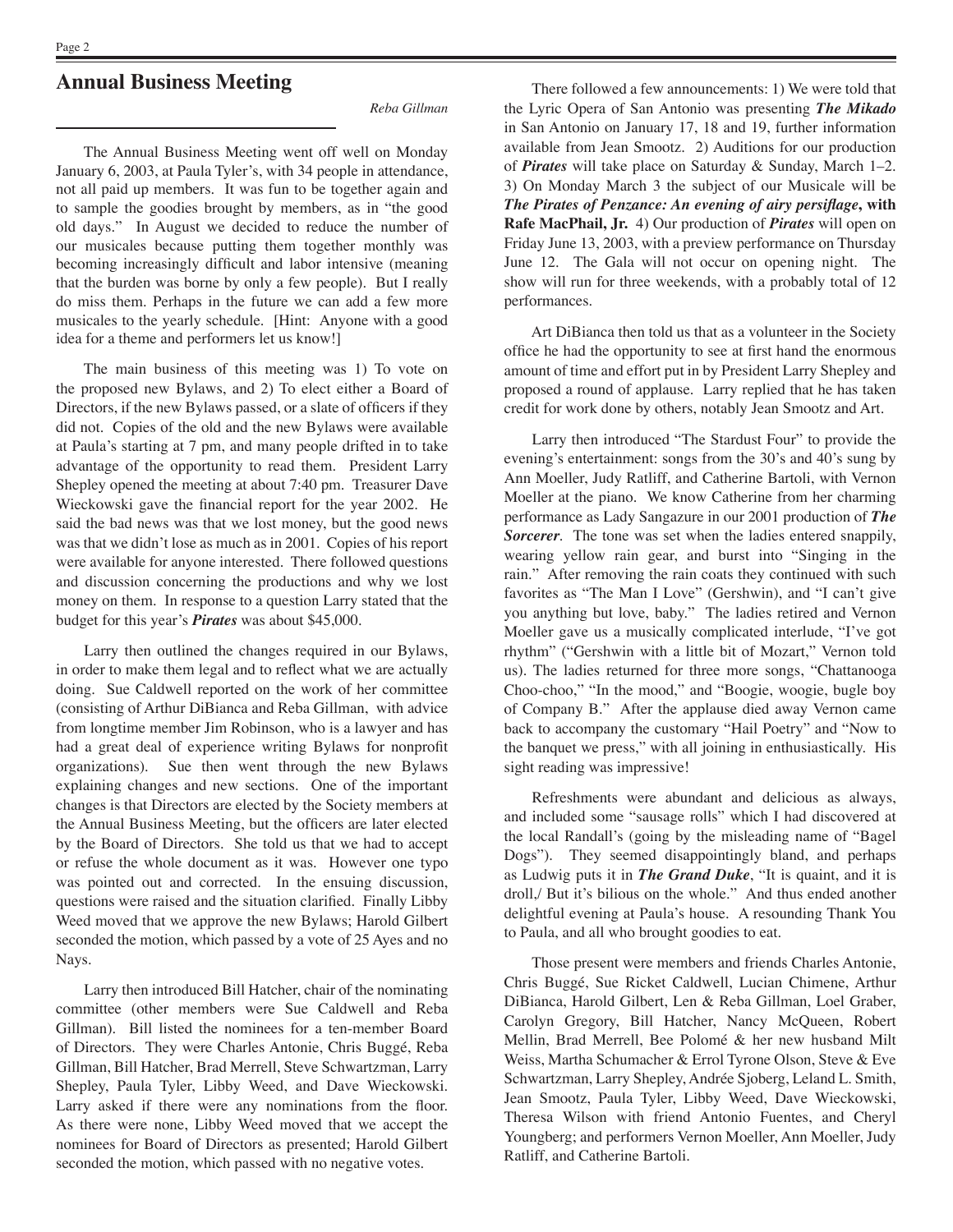# **News of Members**

Congratulations to **Bee Polomé** and **Milton Weiss**, who were married at 5:00 pm on January 3, 2003, at the Crestview United Methodist Church. A happy evening with potluck supper and steel drum band followed.

**Larry Garvin** is a visiting member this year, but he gets around. He is Music Director of a SavoyNet production of *Utopia Limited* to be presented on Tuesday August 5, 2003, at The International Gilbert and Sullivan Festival in Buxton, England. Unfortunately, Larry will be leaving us in May, but we hope to see him and his wife Robin again, often.





#### **G&S Mugs & Memorabilia**

Our mugs are tastefully designed with the G&S Logo. Only \$10. Call our office or write us for one of these handsome mugs (lead-free and microwave and dishwasher safe)

And don't forget our other delightful merchandise: Tee shirts, videos, librettos; all available at very reasonable prices. Call us at 472-4772.



Underwriters: **Chris Buggé, Larry Shepley** Individuals: **Reba Gillman** Corporate, Governmental, and Foundational: **The Still Water Foundation of Austin**



*The Pirates of Penzance* is funded in part by the City of Austin under the auspices of the Austin Arts Commission.



#### **A Very Modern Major General — Two Views**

The right drawing is by Gilbert; the left photograph is ... who? If you know, come to our Musicale on March 3 and receive a very special glass of wine.

#### **Randalls/Tom Thumb Good Neighbor Program**

Please register your Randall's Remarkable Card —Randalls will donate 1% of your bill to us (and up to two other charitable groups, if you wish). To register, visit the customer counter and use our name and number:

#### **Gilbert and Sullivan Society 10090**

This is an easy and cost-free (to you!) way to help us out.

# Membership Form

We encourage you to join our Society. If you are a member, please check your membership renewal date on the top of the mailing label. If expired or near expiration, your membership needs to be updated! To correct your address, renew your membership, or become a member, complete this form, and mail it to us at:

The Gilbert & Sullivan Society of Austin P.O. Box 684542 Austin, Texas 78768–4542 Phone: 472-4772 (472-GSSA)

Name (as you want it to appear)

Phone (Day) \_\_\_\_\_\_\_\_\_\_\_\_\_\_\_\_\_\_\_\_\_\_\_\_\_(Night)\_\_\_\_\_\_\_\_\_\_\_\_\_\_\_\_\_\_\_\_\_\_\_\_

Address \_\_\_\_\_\_\_\_\_\_\_\_\_\_\_\_\_\_\_\_\_\_\_\_\_\_\_\_\_\_\_\_\_\_\_\_\_\_\_\_\_\_\_\_\_\_\_\_\_\_\_\_\_\_\_\_\_\_\_

City, State, ZIP \_\_\_\_\_\_\_\_\_\_\_\_\_\_\_\_\_\_\_\_\_\_\_\_\_\_\_\_\_\_\_\_\_\_\_\_\_\_\_\_\_\_\_\_\_\_\_\_\_\_\_\_\_

E-mail address

What company do you work for? \_\_\_\_\_\_\_\_\_\_\_\_\_\_\_\_\_\_\_\_\_\_\_\_\_\_\_\_\_\_\_\_\_\_\_\_\_\_\_

Please check membership category:  $\Box$  Individual: \$20  $\Box$  Family/Group: \$30  $\Box$  Youth (18 & under): \$10 Senior (65 & over):  $$10$ Membership benefits include our Newsletter & 10% discount on tickets.  $\Box$  My donation of  $\Box$  is enclosed. (For levels & privileges, see below.)  $\Box$  I'm interested in becoming a business sponsor. Please call me.  $\Box$  I'm interested in volunteering.

Please consider contributing to The Society at one of the following **Donor Levels**: **Patron** (\$50-\$99), **Grand Duke or Duchess** (\$100-\$249); **Major General** (\$250-\$499); **Pooh-Bah** (\$500-\$999); **Pirate King** (\$1000-\$2499); **Savoyard** (\$2500 & up). Donors receive various benefits, including membership, listing in programs, and other benefits. Please call our office for further information.